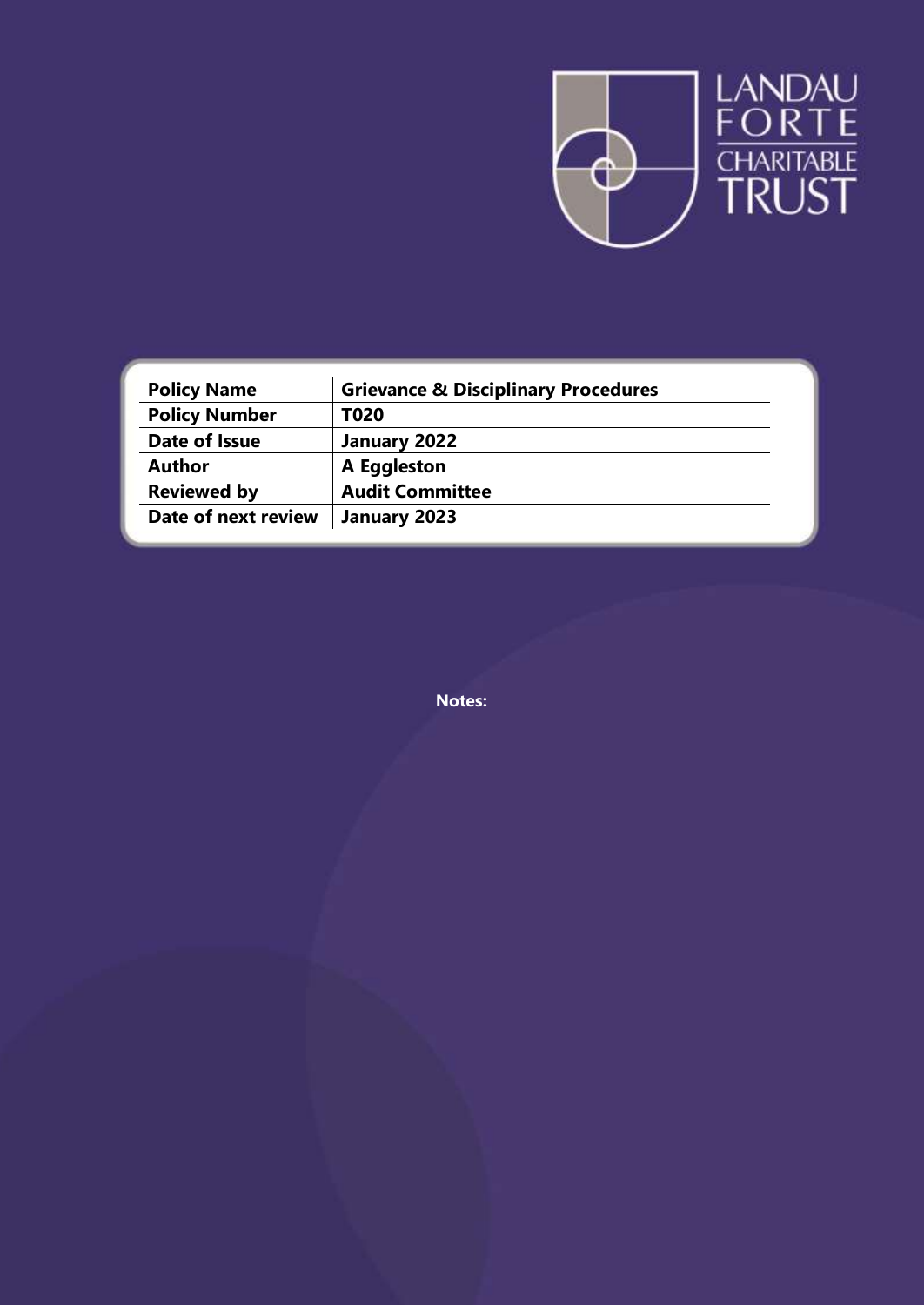#### **E1 Grievance Procedure**

### **1. ABOUT THIS PROCEDURE**

- 1.1. It is our policy to ensure that all employees have access to a procedure to help deal with any grievances relating to their employment fairly and without unreasonable delay. We aim to investigate any formal grievance you raise, hold a meeting to discuss it with you, inform you in writing of the outcome, and give you a right of appeal if you are not satisfied.
- 1.2. This procedure applies to all employees regardless of length of service.
- 1.3. This policy does not form part of any employee's contract of employment and we may amend it at any time.

### 2. **USING THIS PROCEDURE**

- 2.1. Issues that could cause grievances may include:
	- 2.1.1. terms and conditions of employment;
	- 2.1.2. health and safety;<br>2.1.3. work relations:
	- work relations:
	- 2.1.4. bullying and harassment;
	- 2.1.5. new working practices;
	- 2.1.6. working environment;
	- 2.1.7. organisational change; and
	- 2.1.8. discrimination.
- 2.2. This Grievance Procedure should not be used to complain about dismissal or disciplinary action. If you are dissatisfied with any disciplinary action, you should submit an appeal under the Disciplinary Procedure below.
- 2.3. We operate a separate Whistleblowing Policy to enable employees to report illegal activities, wrongdoing or malpractice. However, where you are directly affected by the matter in question, or where you feel you have been victimised for an act of whistleblowing, you may raise the matter under this Grievance Procedure.
- 2.4. If you have difficulty at any stage of the Grievance Procedure because of a disability or because English is not your first language, you should discuss the situation with HR as soon as possible.
- 2.5. Written grievances will be placed on your personnel file along with a record of any decisions taken and any notes or other documents compiled during the grievance process.

#### **3. PROCEDURE**

- 3.1. Raising grievances informally
	- 3.1.1. If you have a grievance it should be raised informally in the first instance by discussion with your immediate line manager.

Policy Number: T020 Version: V3 Date of Issue: January 2022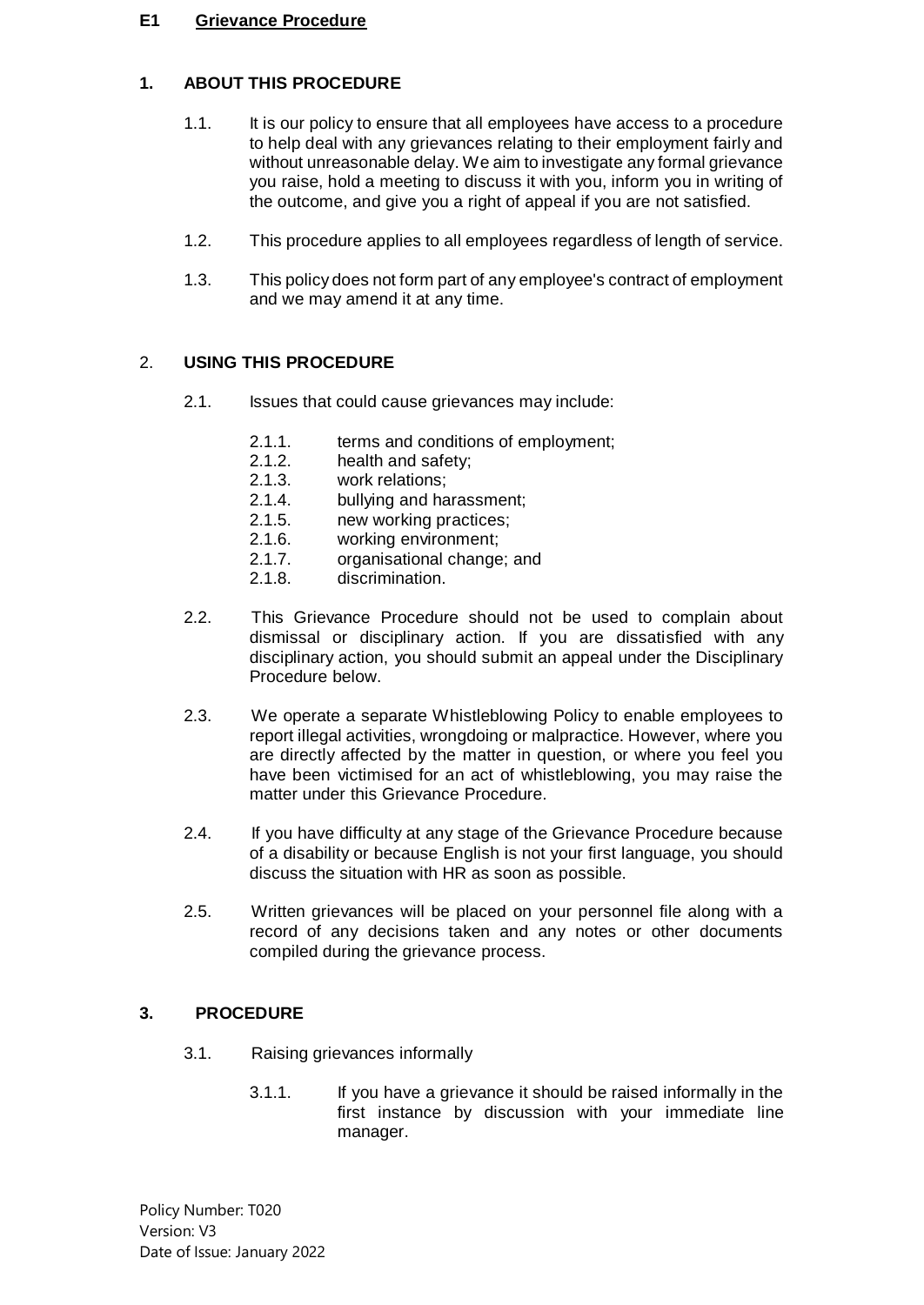- 3.1.2. If you feel unable to speak to your manager, for example, because the complaint concerns him or her, then you should speak informally to the Vice Principal. If this does not resolve the issue, you should follow the formal procedure below.
- 3.2. Formal written grievances
	- 3.2.1. If your grievance cannot be resolved informally you should put it in writing and submit it to the Principal, indicating that it is a formal grievance.
	- 3.2.2. The written grievance should contain a brief description of the nature of your complaint, including any relevant facts, dates, and names of individuals involved. In some situations we may ask you to provide further information.
- 3.3. Investigations
	- 3.3.1. It may be necessary for us to carry out an investigation into your grievance. The amount of any investigation required will depend on the nature of the allegations and will vary from case to case. It may involve interviewing and taking statements from you and any witnesses, and/or reviewing relevant documents.
	- 3.3.2. You must co-operate fully and promptly in any investigation. This may include informing us of the names of any relevant witnesses, disclosing any relevant documents to us and attending interviews, as part of our investigation.
	- 3.3.3. We may initiate an investigation before holding a grievance meeting where we consider this appropriate. In other cases we may hold a grievance meeting before deciding what investigation (if any) to carry out. In those cases we will hold a further grievance meeting with you after our investigation and before we reach a decision.
- 3.4. Grievance meetings
	- 3.4.1. We will arrange a grievance meeting, normally within one week of receiving your written grievance.
	- 3.4.2. You should make every effort to attend grievance meetings. If you or your companion cannot attend at the time specified, you should inform us immediately and we will try, within reason, to agree an alternative time.
	- 3.4.3. The purpose of a grievance meeting is to enable you to explain your grievance and how you think it should be resolved, and to assist us to reach a decision based on the available evidence and the representations you have made.
	- 3.4.4. After an initial grievance meeting we may carry out further investigations and hold further grievance meetings as we consider appropriate. Such meetings will be arranged without unreasonable delay.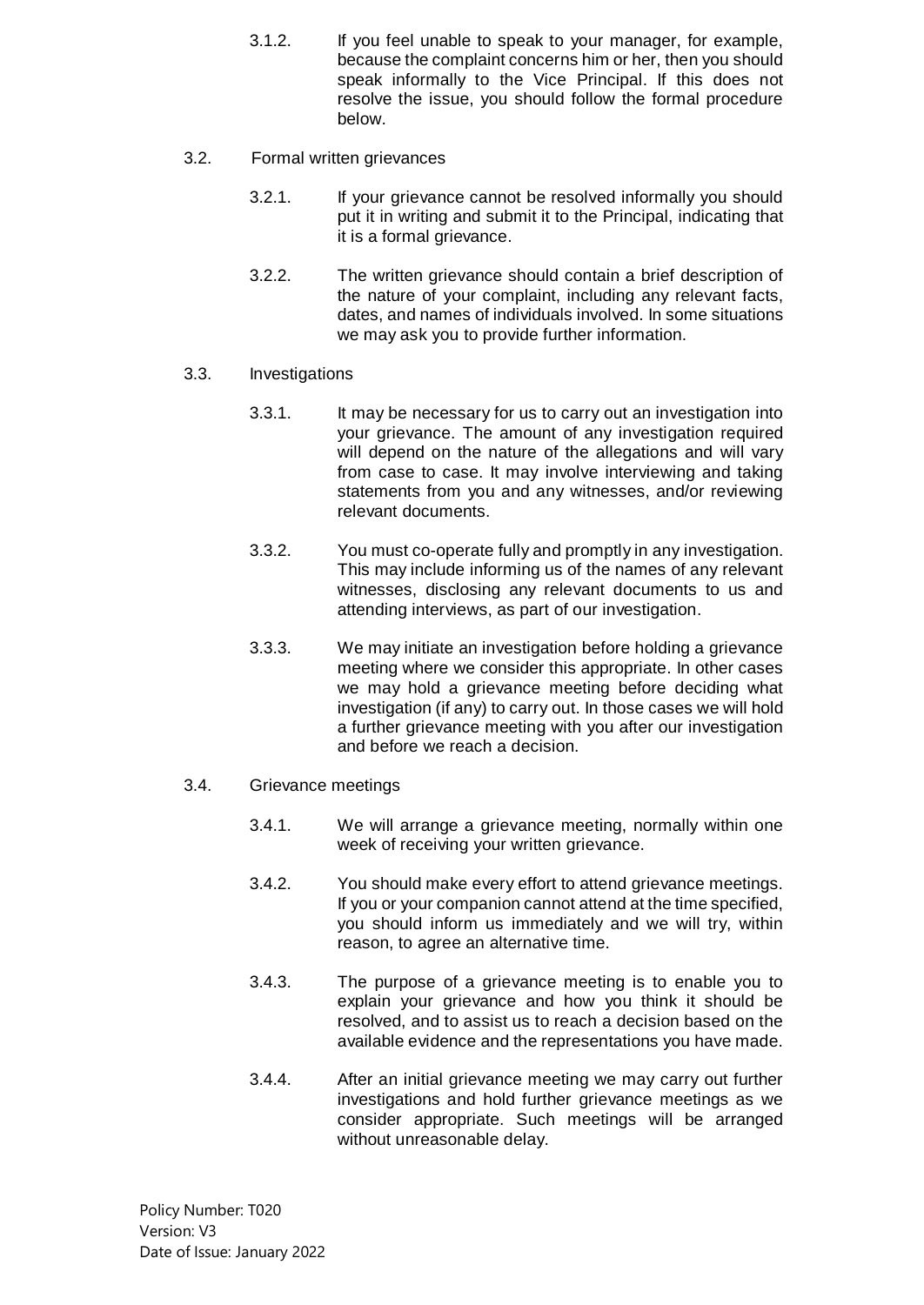- 3.4.5. We will write to you, usually within one week of the final grievance meeting, to inform you of the outcome of your grievance and any further action that we intend to take to resolve the grievance. We will also remind you of your right of appeal. Where appropriate we may hold a meeting to give you this information in person.
- 3.5. Appeals 3.5.1. If the grievance has not been resolved to your satisfaction you may appeal in writing to the Chairman of the Local Board of Governors with a copy to the Principal, stating your full grounds of appeal, within one week of the date on which the decision was sent or given to you.
	- 3.5.2. We will hold an appeal meeting, normally within one week of receiving your written appeal. This will be dealt with impartially by a more senior manager who has not previously been involved in the case (although they may ask anyone previously involved to be present). You have a right to bring a companion to the meeting (see Paragraph 4 below).
	- 3.5.3. We will confirm our final decision in writing, usually within one week of the appeal hearing. This is the end of the procedure and there is no further appeal.
- 3.6. Right to be Accompanied
	- 3.6.1. At any stage of the grievance procedure you may be accompanied if you so desire, by a fellow employee or a trade union representative.
	- 3.6.2. You must tell the person holding the grievance meeting who your chosen companion is, in good time before the meeting.
	- 3.6.3. At the meeting, your companion may make representations to us and ask questions, but should not answer questions on your behalf. You may talk privately with them at any time during the meeting.
	- 3.6.4. Acting as a companion is voluntary and your colleagues are under no obligation to do so. If they agree to do so they will be allowed reasonable time off from duties without loss of pay to act as a companion.
	- 3.6.5. If your chosen companion is unavailable at the time a meeting is scheduled and will not be available for more than five working days afterwards, we may ask you to choose someone else.
	- 3.6.6. We may, at our discretion, allow you to bring a companion who is not a colleague or union representative (for example, a member of your family) if this will help overcome a disability, or if you have difficulty understanding English.

## **E2 Disciplinary and Capability Procedure**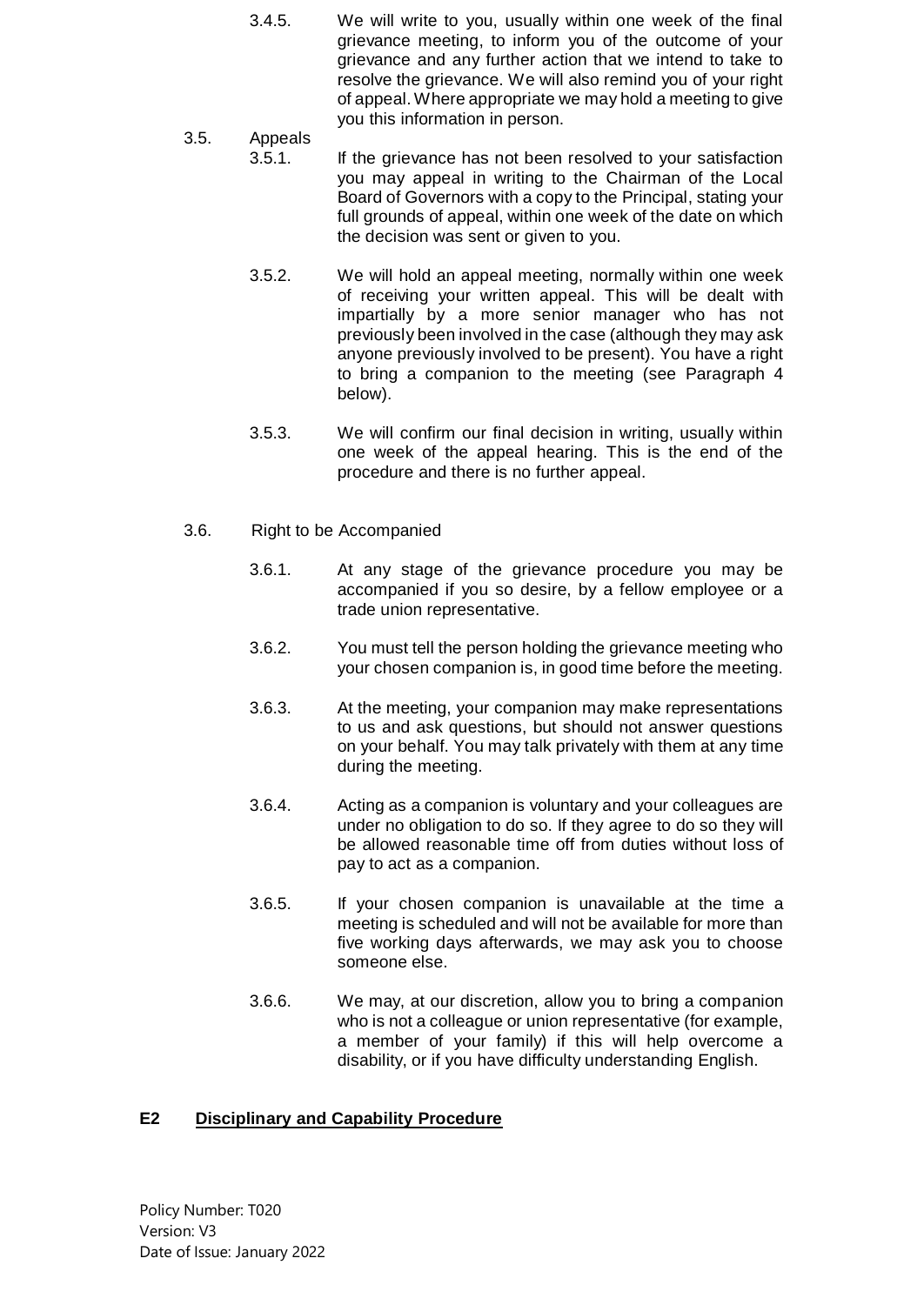#### **1. ABOUT THIS PROCEDURE**

- 1.1. It is the intention of the Disciplinary and Capability Procedure to ensure that the standards of conduct, dress and appearance, job performance, attendance and time keeping are maintained; also to provide fair means of dealing with any failure to observe these standards. You should be aware of the procedure to be followed if you become liable to disciplinary action.
- 1.2. This procedure sets out formal steps to be taken if the matter is more serious or cannot be resolved informally.
- 1.3. This procedure applies to all employees regardless of length of service.
- 1.4. This procedure does not form part of any employee's contract of employment and we may amend it at any time.

### **2. USING THIS PROCEDURE**

- 2.1. Minor conduct or performance issues can usually be resolved informally with your line manager. With minor conduct issues:
- 2.2. You will have your attention drawn to any unsatisfactory work, omission or conduct and appropriate guidance and supervision will be given and time allowed for improvement.
- 2.3. If after an appropriate time there has not been any improvement then an oral warning will be issued.
- 2.4. When it appears that a failure to meet the required standards has occurred, the following will apply:
	- 2.4.1. You will be advised by your line manager of the complaint and the matter will be discussed with you.
	- 2.4.2. Full investigation and careful consideration of the facts will be carried out, before any disciplinary is held, without undue delay, and may include consultation with any witness.
		- 2.4.2.1. Any meetings and discussions as part of an investigation are solely for the purpose of factfinding and no disciplinary action will be taken without a disciplinary hearing.
		- 2.4.2.2. In some cases of alleged misconduct, we may need to suspend you from work while we carry out the investigation or disciplinary procedure (or both). Suspension is not considered to be disciplinary action.
	- 2.4.3. You will be provided with an opportunity to explain your case, at a hearing, who will then make the decision as to what (if any) disciplinary or capability action is to be taken.
	- 2.4.4. We will give you written notice of the hearing, including sufficient information about the alleged misconduct or poor performance and its possible consequences to enable you to prepare. You will normally be given copies of relevant documents and witness statements.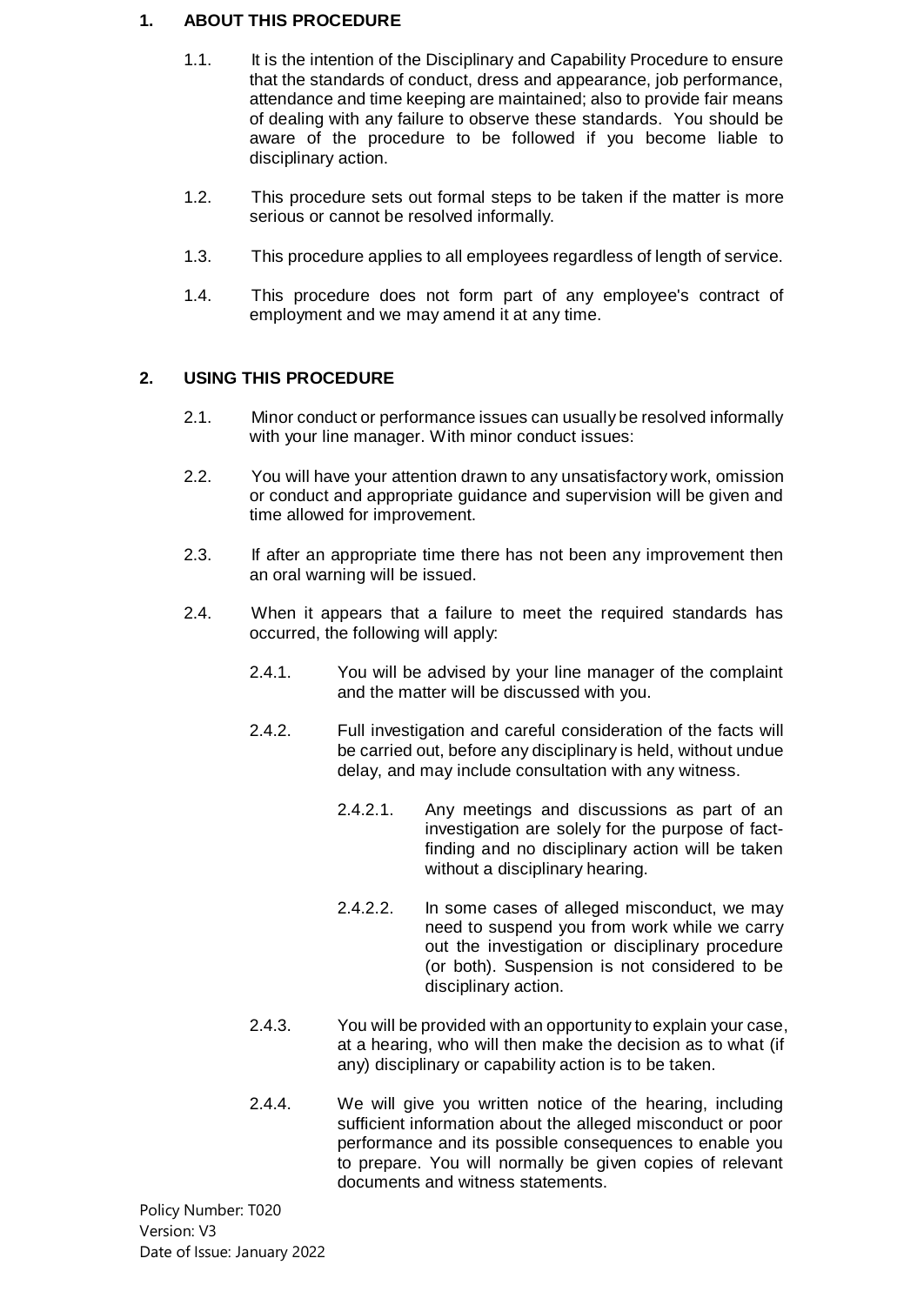- 2.4.5. You may be accompanied at the hearing by a trade union representative or a colleague, who will be allowed reasonable paid time off to act as your companion.
- 2.4.6. You should let us know as early as possible if there are any relevant witnesses you would like to attend the hearing or any documents or other evidence you wish to be considered.
- 2.4.7. We will inform you in writing of our decision, usually within one week of the hearing.

The manager conducting the interview may request the presence of another person employed by the Academy, or, in exceptional circumstances, may decide to refer the matter to a more senior colleague.

### **3. DISCIPLINARY ACTION AND DISMISSAL**

The usual penalties for misconduct or poor performance are:

- 3.1. First Written Warning
	- 3.1.1. Where there are no other active written warnings or improvement notes on your disciplinary record, you will usually receive a first written warning or improvement note.
	- 3.1.2. A written warning will indicate that failure to improve conduct or performance to the standard required within a predetermined time scale. It will usually remain active for six months.
	- 3.1.3. You will receive a copy of the warning letter and will be asked to sign a copy for retention in your file.
	- 3.1.4. First written warnings will be reported to the Local Board of Governors.
- 3.2. Final Written Warning
	- 3.2.1. In case of further misconduct or failure to improve where there is an active first written warning or improvement note on your record, you will usually receive a final written warning. This may also be used without a first written warning or improvement note for serious cases of misconduct or poor performance. The warning will usually remain active for 12 months.
	- 3.2.2. The final written warning letter will clearly state that further misconduct or failure to achieve the required standard of work performance (as the case may be) may result in termination of your employment.
	- 3.2.3. You will receive a copy of the warning letter and will be asked to sign a copy for retention in your file.
	- 3.2.4. Final written warnings will be reported to the Local Board of Governors.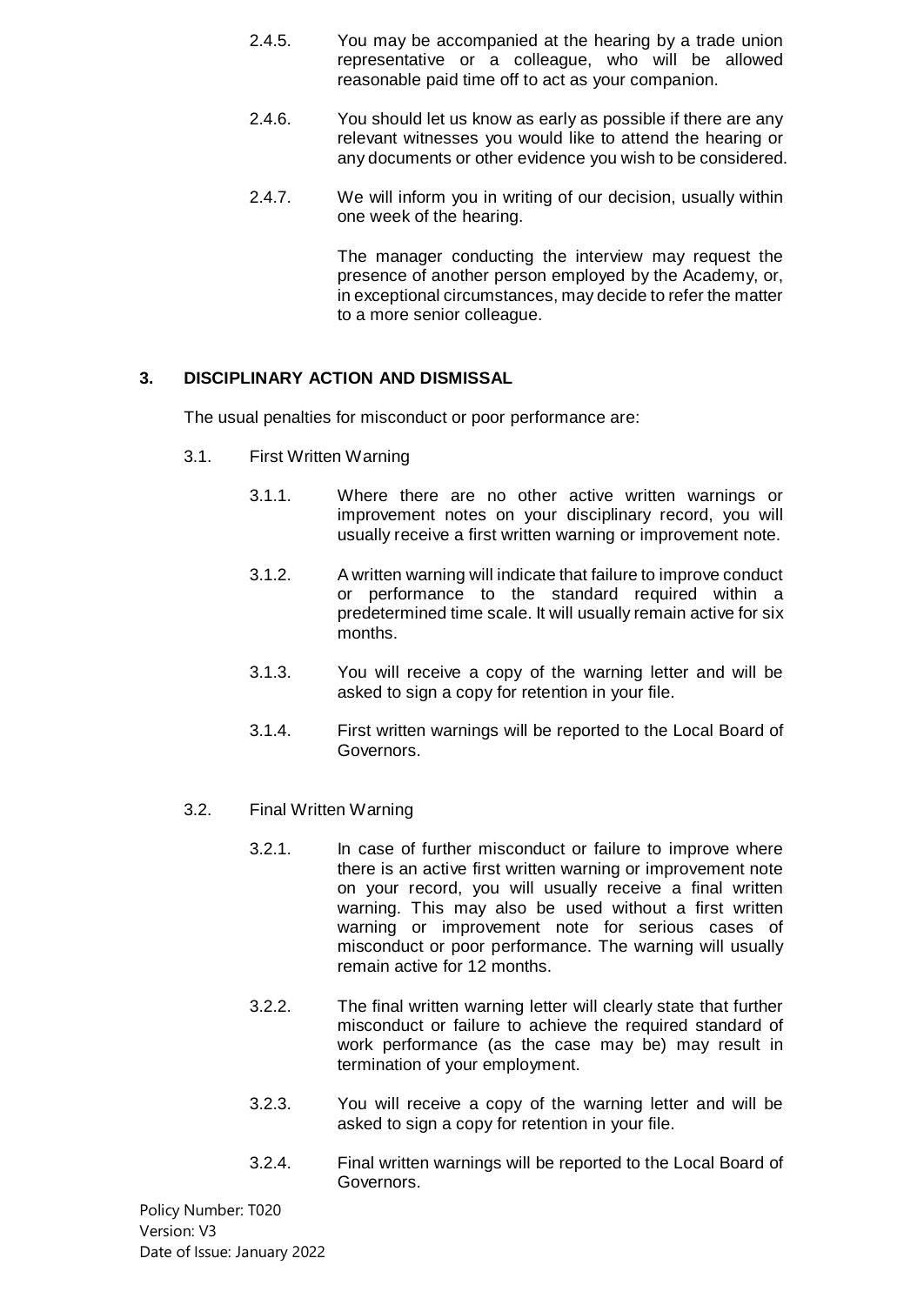#### 3.3. Dismissal or other action

- 3.3.1. If there is further misconduct or you fail to achieve the required standards of work the Trust may dismiss you where there is an active final written warning on your record, or for any act of gross misconduct. You may also be dismissed without a warning for any act of misconduct or unsatisfactory performance during your probationary period.
- 3.3.2. We may consider other sanctions short of dismissal, including demotion or redeployment to another role (where permitted by your contract), and/or extension of a final written warning with a further review period.

# **4. GROSS MISCONDUCT**

- 4.1. Any act of gross misconduct will usually lead to dismissal without warning, with no notice or payment in lieu of notice (summary dismissal). The following are examples of conduct falling within this category:-
	- 4.1.1. Serious incapability at work brought on by alcohol or illegal drugs;
	- 4.1.2. Violence, threats of violence, fighting, bullying;
	- 4.1.3. Theft or fraud;
	- 4.1.4. Deliberate or serious damage to property;
	- 4.1.5. Unlawful discrimination or harassment;
	- 4.1.6. Serious insubordination/Refusal to obey orders;
	- 4.1.7. Abusive or offensive behaviour;
	- 4.1.8. Falsification of records;
	- 4.1.9. Negligence relating to matters of health and safety;
	- 4.1.10. Unauthorised absence;
	- 4.1.11. Bringing the Academy into disrepute;
	- 4.1.12. Unlawful discrimination or harassment;
	- 4.1.13. Serious breach of health and safety rules;
	- 4.1.14. Serious breach of confidence;
	- 4.1.15. Deliberately accessing internet sites containing pornographic, offensive or obscene material; and
	- 4.1.16. Serious breach of a criminal offence that in our opinion may affect our reputation or our relationships with our staff, parents, students, the public or otherwise affects our suitability to continue to work for us.

This list is not exhaustive.

- 4.2. Acts of misconduct which may call for disciplinary action in accordance with the procedure set out above include, but are not limited to:-
	- 4.2.1. Negligence;
	- 4.2.2. Poor time keeping;
	- 4.2.3. Failure to obey orders;
	- 4.2.4. Failure to carry out duties to the best of your ability;
	- 4.2.5. Failure to conduct himself/herself in a professional manner and in the best interests of the Academy.

Particularly serious cases may result in summary dismissal.

Policy Number: T020 Version: V3 Date of Issue: January 2022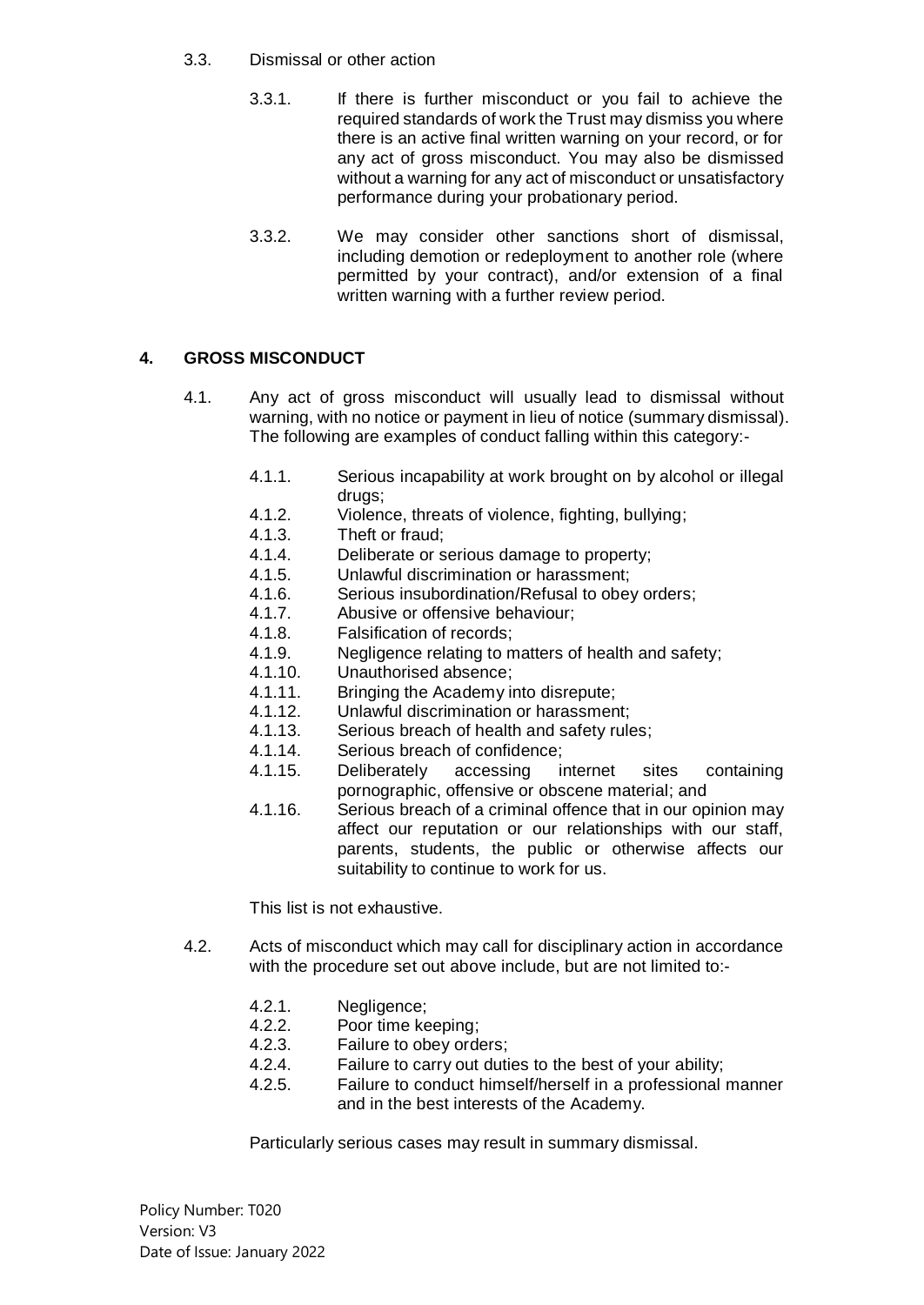#### 5. **APPEAL**

- 5.1. You can appeal against any disciplinary action taken against you, in writing, within one week of being told of the decision. The appeal should be made to the Principal if he/she has not been involved in the matter previously and otherwise to the Local Board of Governors.
- 5.2. You may be accompanied by a fellow employee of your choice, or a trade union representative at the appeal hearing.
- 5.3. We will inform you in writing of our final decision as soon as possible, usually within one week of the appeal hearing. There is no further right of appeal.